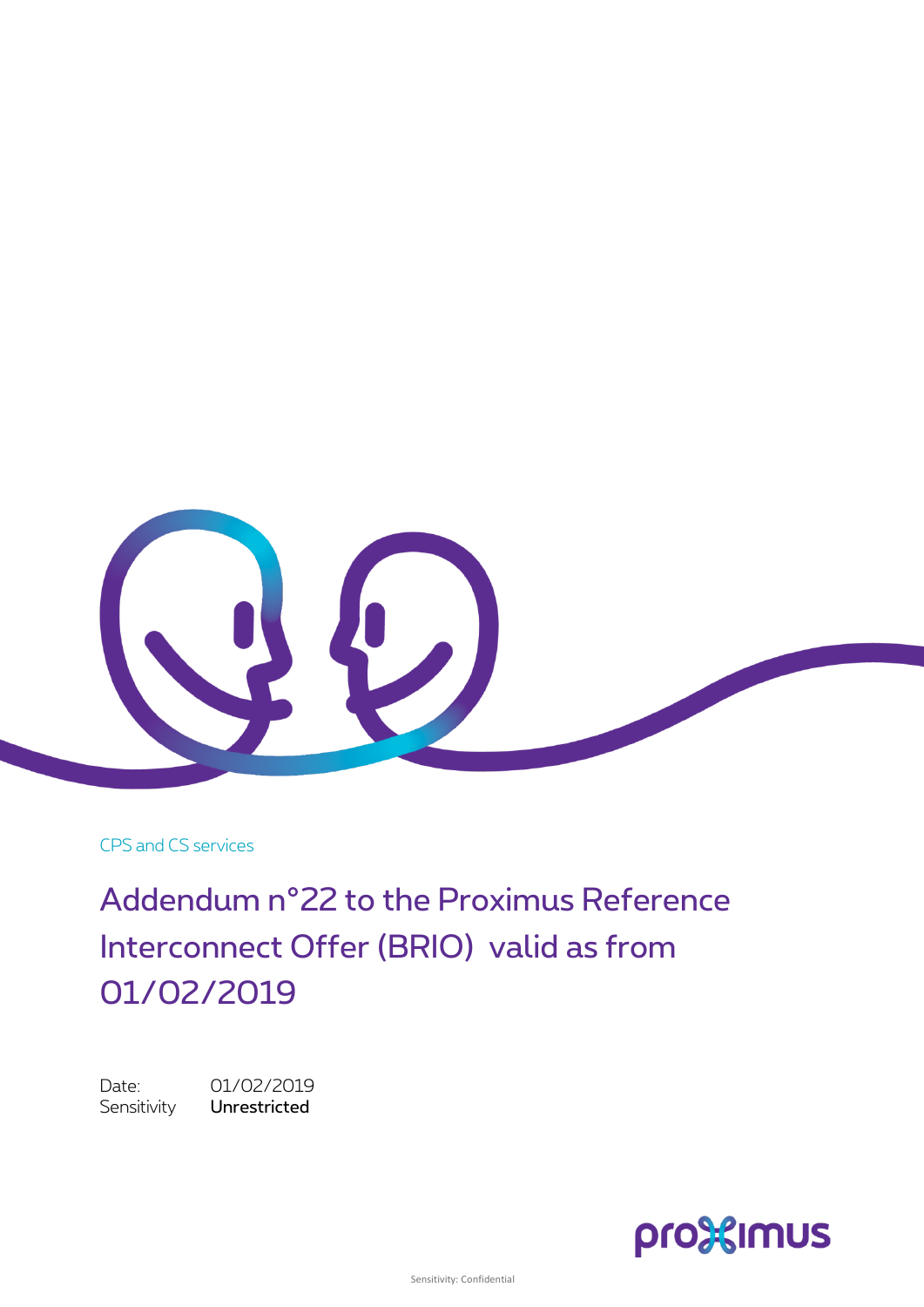## pro<sup>32</sup>imus

### <span id="page-1-0"></span>**Table of contents**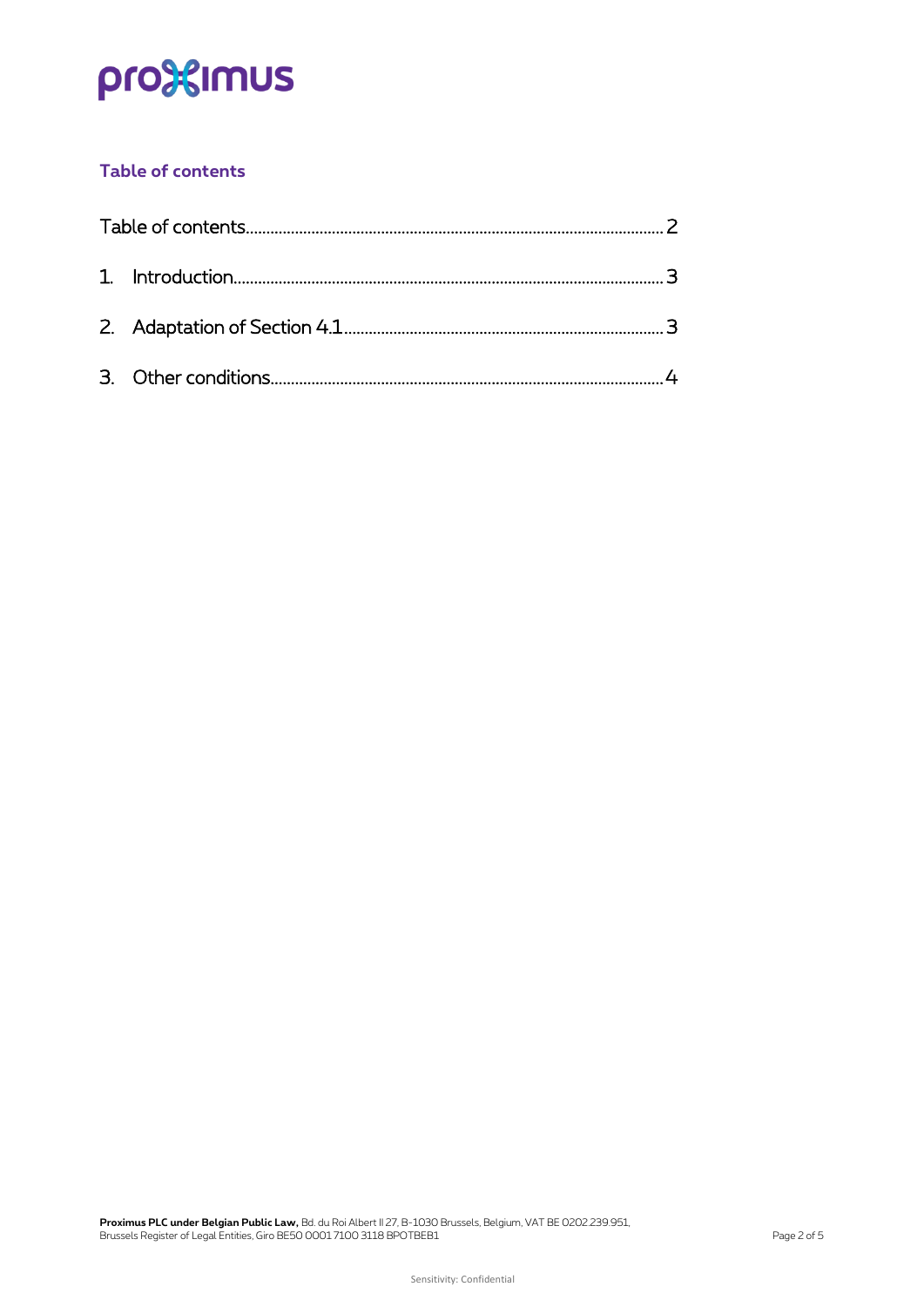## pro%imus

#### <span id="page-2-0"></span>1. **Introduction**

The BRIO in its section 4 (Collecting Access Services ) describes the way in which Proximus offers Collecting Access Services to the Operator and more specifically Carrier Pre-Selection (CPS) and Carrier Selection (CS). In section 16.3 of the BRIO the pricing conditions for these services are presented.

The conditions in BRIO relating to these services have been amended several times through these Addenda:

Addendum N°4: CPS tariffs (valid as from 01/09/06) Addendum N°5: CPS scope (valid as from 02/10/06) Addendum N°8: Terminating and collecting tariffs (valid as from 01/06/07) Addendum N°12: CPS service (valid as from 01/11/08) Addendum N°13: CPS tariffs (valid as from 01/01/09)

The present Addendum to the BRIO concerns a voluntary offer of Proximus to maintain the CPS and CS Services after deregulation under specific conditions described in this Addendum. This Addendium is formulated as a voluntary undertaken by Proximus that would be applicable in the event of deregulation of the relevant markets of fixed acces for voice telephony and collecting access services.

<span id="page-2-1"></span>The sections of the BRIO, which are impacted by this Addendum are indicated in the subsequent paragraphs.

### 2. **Adaptation of Section 4.1**

#### Section "4.1 General" of the BRIO is to be completed by the following text:

The Collecting Access Services are not available from Voice over Broadband.

#### Services availability period

Proximus undertakes to make CPS and CS Services available to the Customer until 31/12/2019.

In the period from 01/01/2020 to 31/12/2022, Proximus undertakes to make CPS and CS Services available to the Operator, unless the following exceptions:

(a) in case the underlying classic PSTN, ISDN and PRA technology, supporting CPS and CS services, disappears for the end-user because of the evolution of the Proximus network infrastructure or because of the Proximus-initiated migration to Voice over Broadband technology.

or

(b) in case of important changes of economic balance where the provision of the CPS and CS Services generates for Proximus an important financial one time cost required to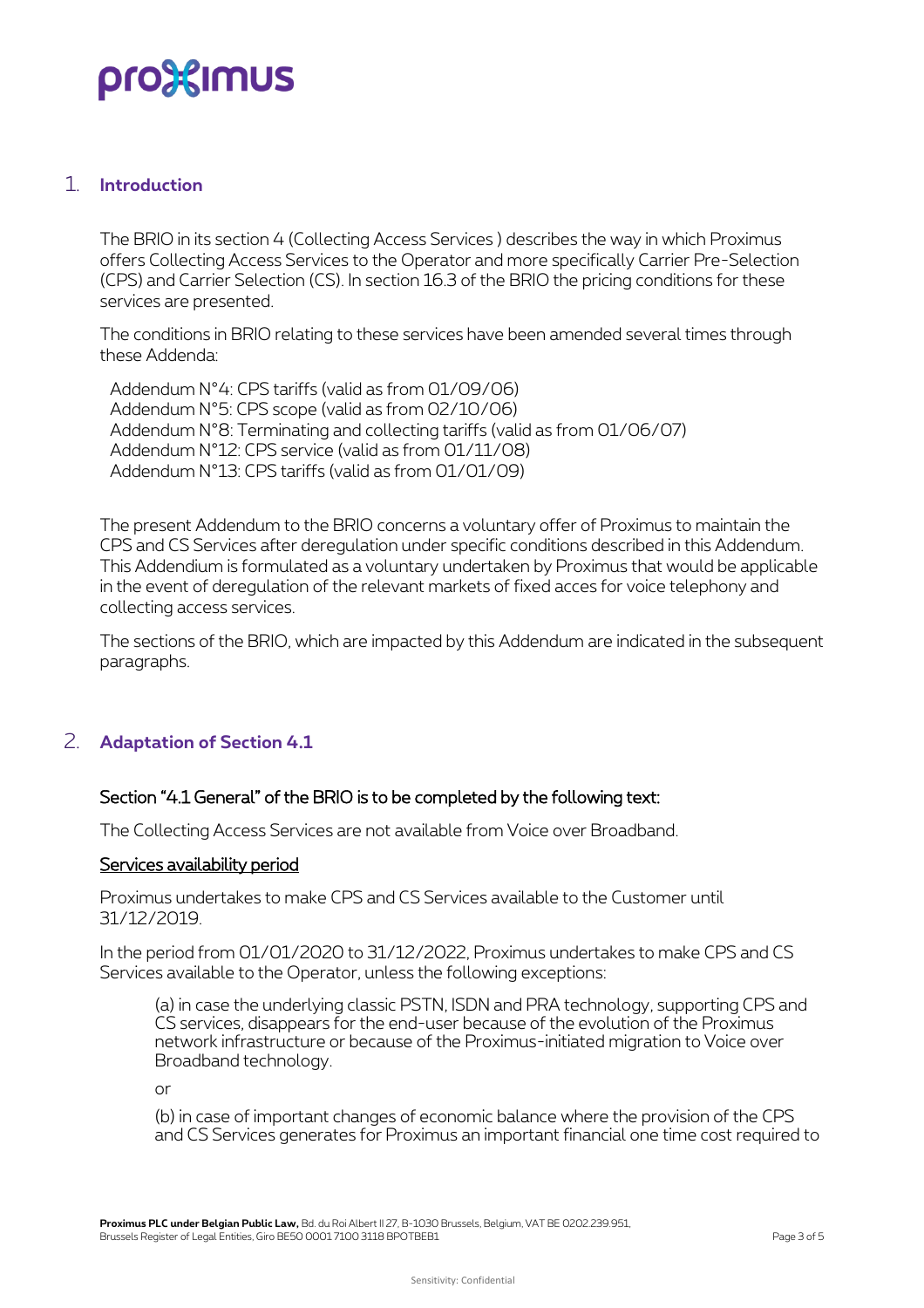## pro%imus

guarantee the continuity of the services, higher than 20% of the revenue generated in the coming year for Proximus according to the applicable tariffs.

or

(c) in case of significiant decrease of the volume of CPS lines under on average 50 000 installed CPS lines per month over the previous semester

or

(d) in case of significant decrease of the volume of collecting traffic minutes to less than on average 1.000.000 minutes per month over the previous semester.

Proximus undertakes to stop completely the CPS and CS Services at 31/12/2022.

Proximus undertakes to send to the Operator a prior written termination notice of six months before terminating the CPS and CS Services.

#### Prices

The prices detailled in article § 16.3 can be subject to the following pricing adjustment:

Proximus reserves its right to adjust the prices at the beginning of every new calendar year in accordance with the consumption index of FoD Economy and the following price adjustment formula:

 $P1 = PO \times (S1/SO)$ 

whereby

 $PI =$  is the new Price applicable from January

P0 = the Price applicable in December of the previous year (i.e. Price last applied)

- S0 = consumption index FOD Economy of (1) either the month of December preceding the entry into force of the BIPT regulatory decision that deregulates CPS and CS services, in case of the first indexation of the price, (2) or the month prior to the last indexation of the price, depending on which of these events last took place.
- <span id="page-3-0"></span>S1 = consumption index FOD Economy of the month of December preceding the indexation applied in January.

### 3. **Other conditions**

All other terms and conditions of the BRIO including its Annexes as amended remain unchanged and in full force and effect until the termination of the offer.

Except as otherwise provided in this Addendum, this Addendum represents the entire agreement on the subject matter covered by this Addendum.